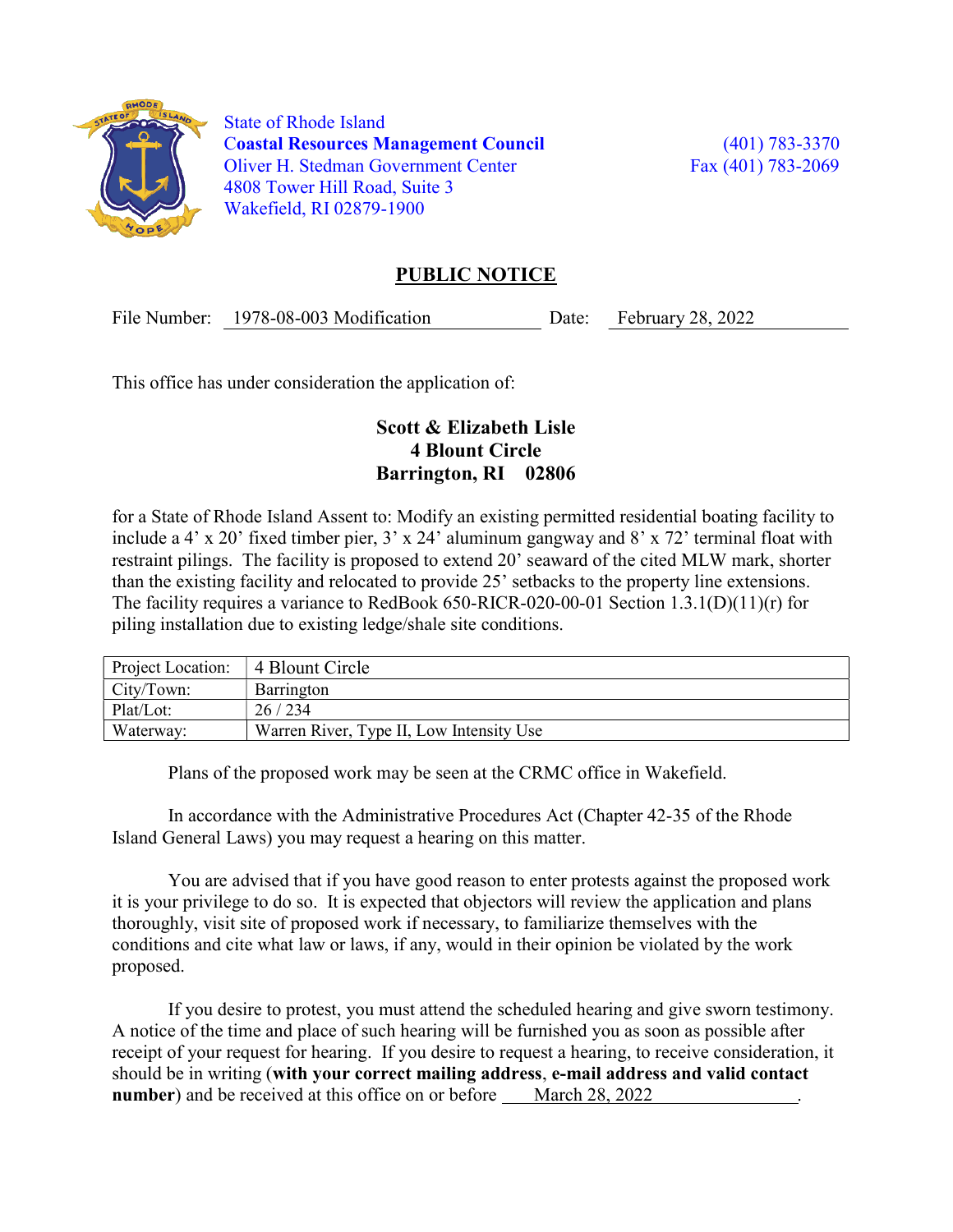

and not plotted to the specified scale. For accurate measurement of dimensions and distances, refer to the original (full size) plan.

**JAN 21 2022** COASTAL RESOURCES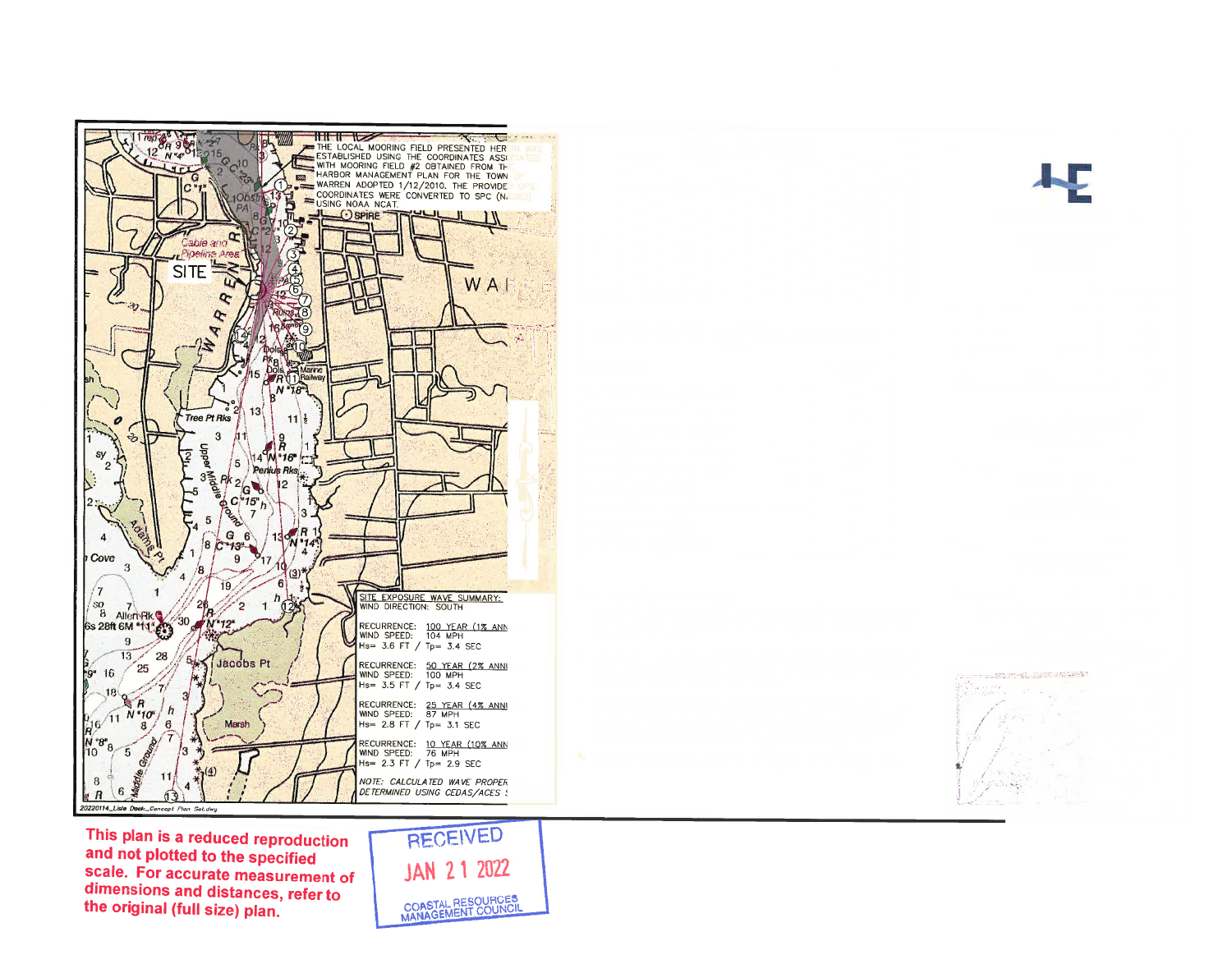

RECEIVED **JAN 21 2022** COASTAL RESOURCES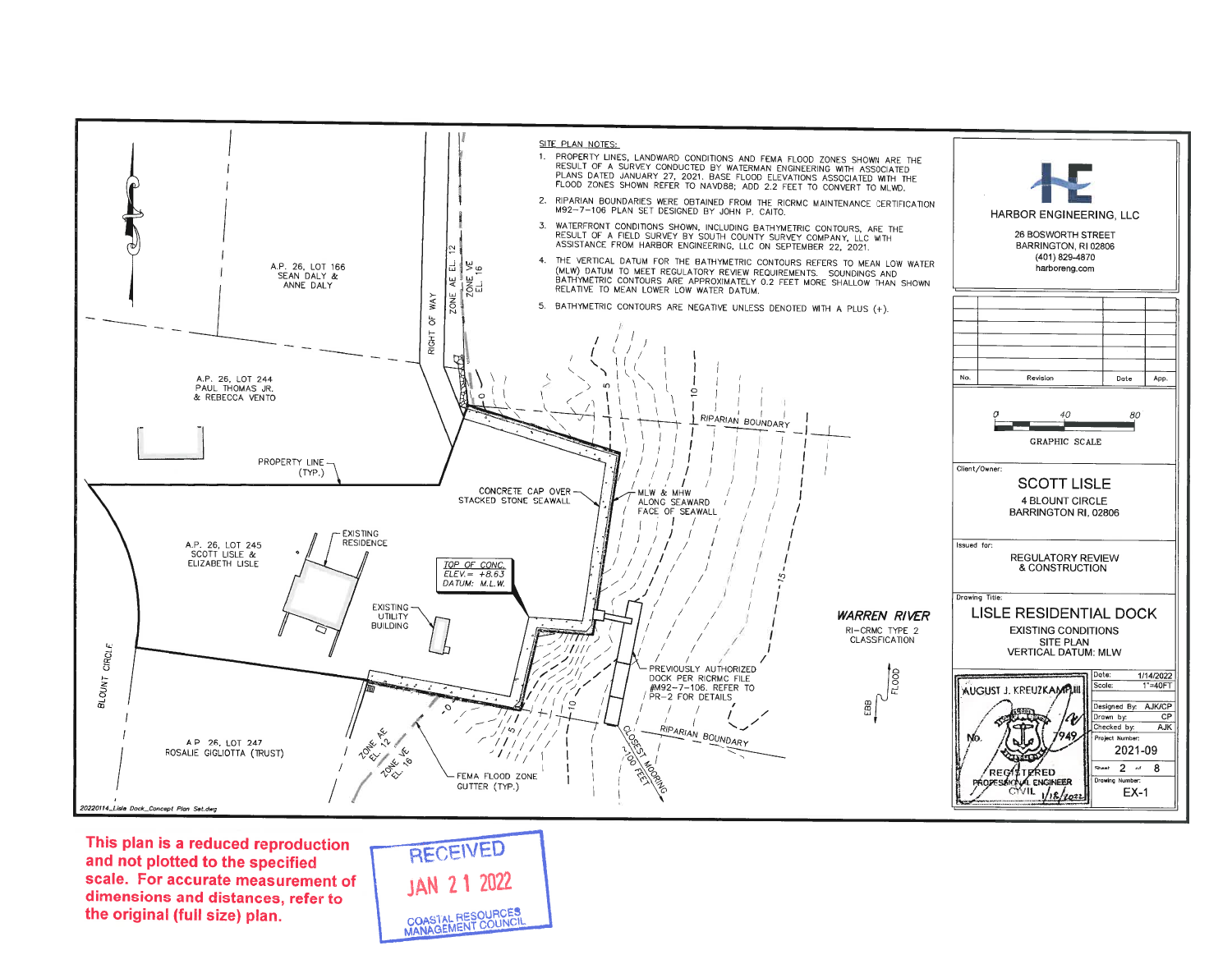

RECEIVED **JAN 21 2022** COASTAL RESOURCES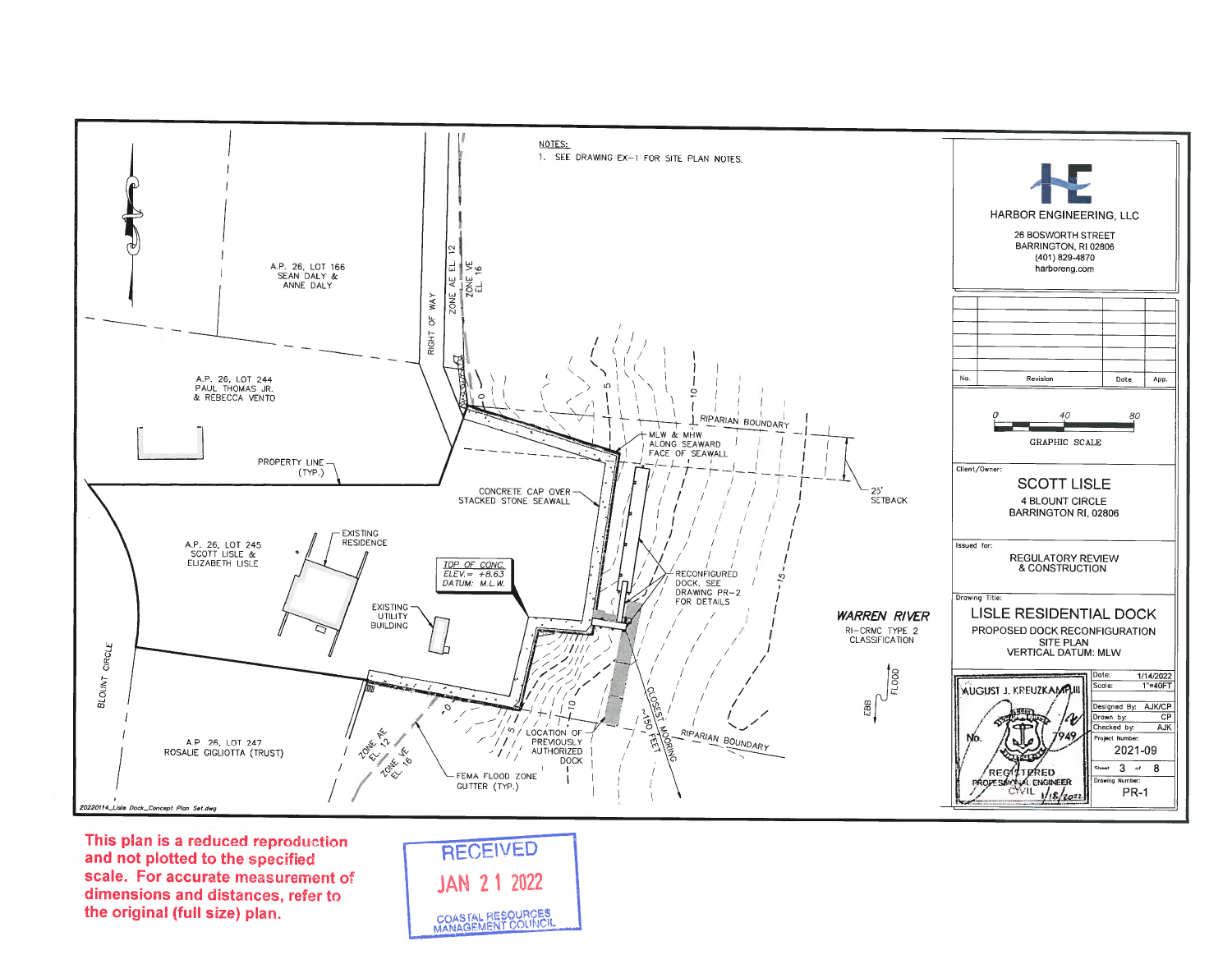

scale. For accurate measurement of dimensions and distances, refer to the original (full size) plan.

**JAN 21 2022** COASTAL RESOURCES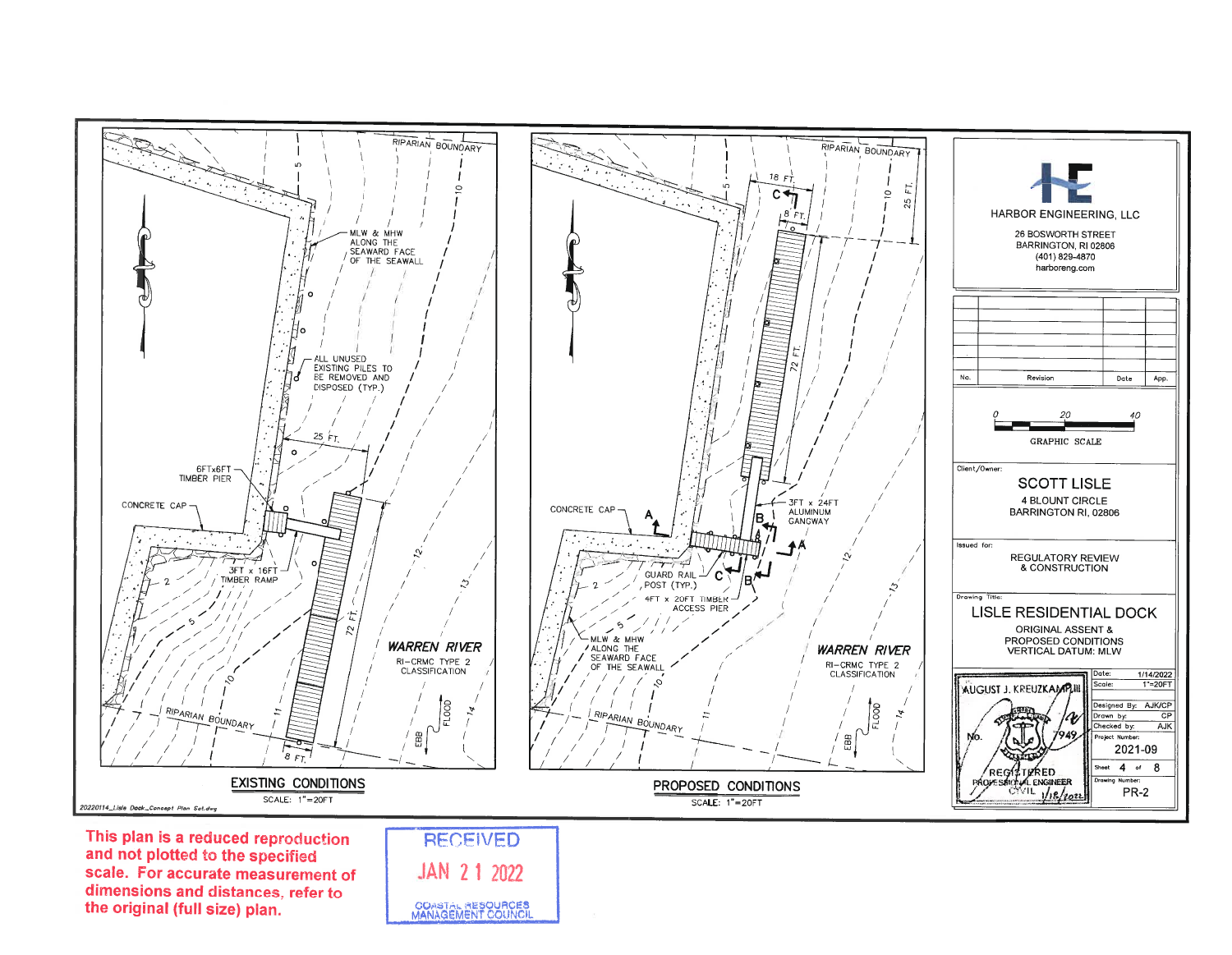

RECEIVED **JAN 21 2022** COASTAL RESOURCES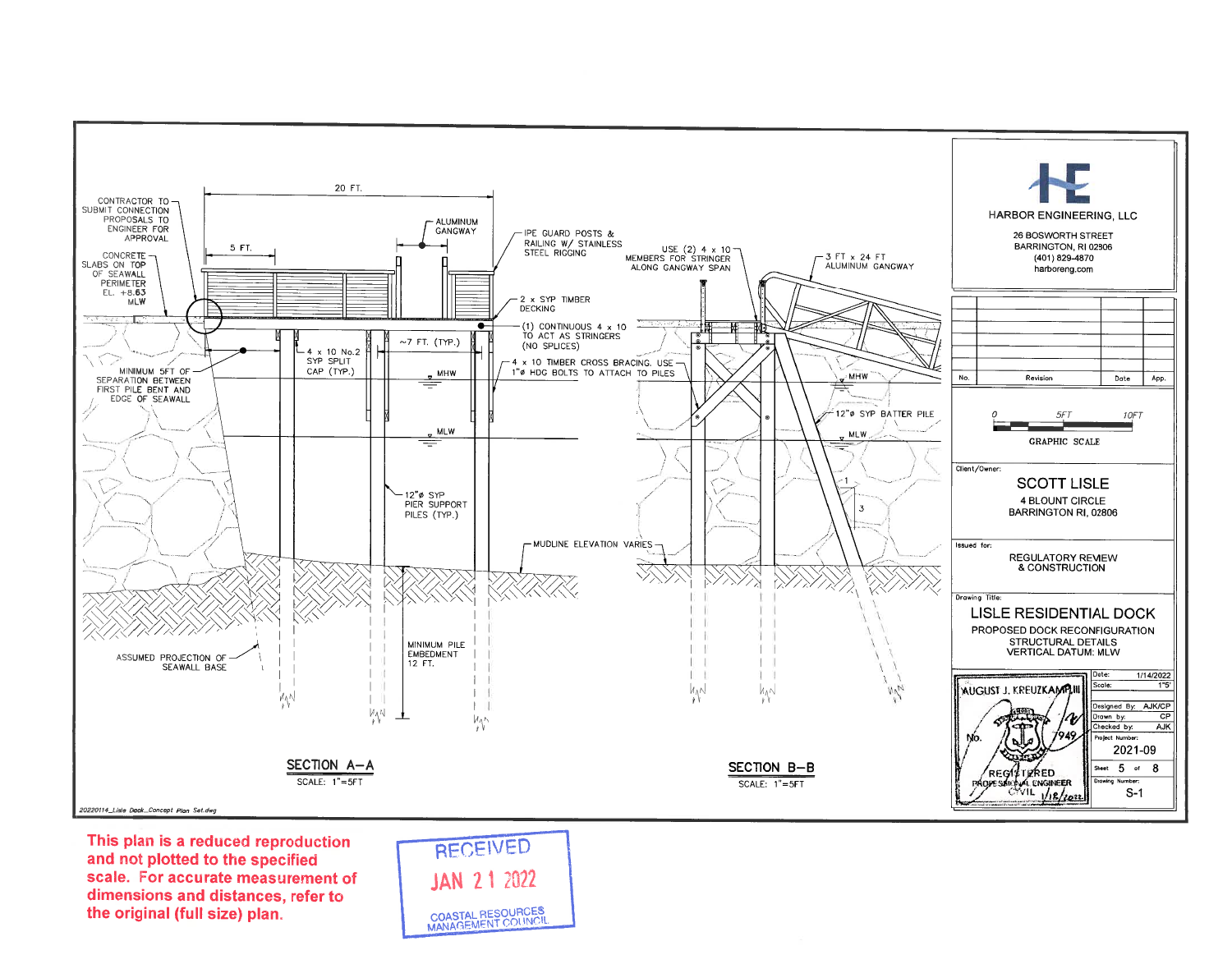

RECEIVED **JAN 21 2022 COASTAL RESOURCES**<br>MANAGEMENT COUNCIL